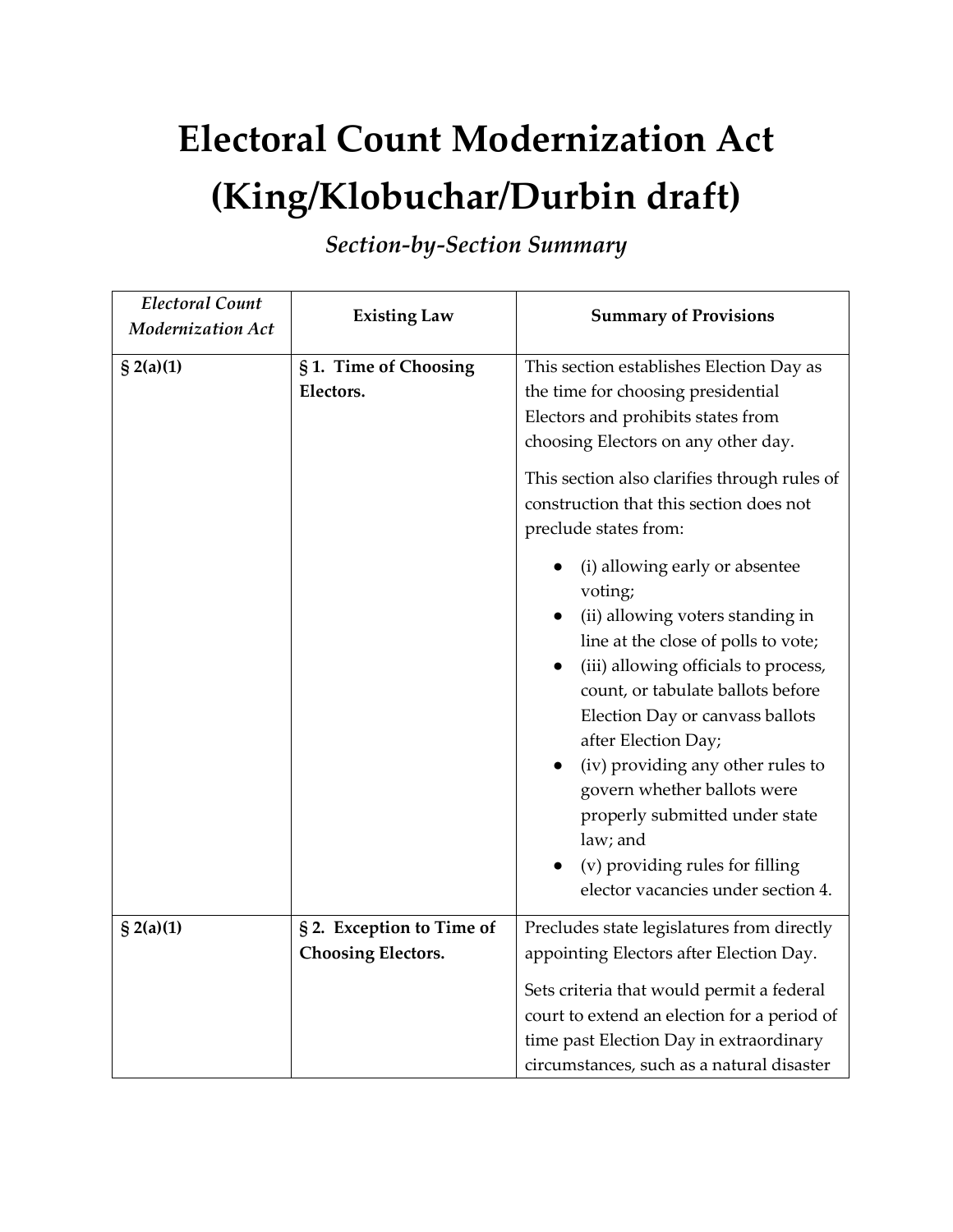| <b>Electoral Count</b><br><b>Modernization Act</b> | <b>Existing Law</b>                                                           | <b>Summary of Provisions</b>                                                                                                                                                                                                                                                                                                                                                                                                                                                                                                                                                     |
|----------------------------------------------------|-------------------------------------------------------------------------------|----------------------------------------------------------------------------------------------------------------------------------------------------------------------------------------------------------------------------------------------------------------------------------------------------------------------------------------------------------------------------------------------------------------------------------------------------------------------------------------------------------------------------------------------------------------------------------|
|                                                    |                                                                               | or terrorist attack, if a very high burden<br>of proof is met.                                                                                                                                                                                                                                                                                                                                                                                                                                                                                                                   |
| $\{2(a)(2)$                                        | §3. Number of Electors.                                                       | This section is unchanged from existing<br>law.                                                                                                                                                                                                                                                                                                                                                                                                                                                                                                                                  |
| $\{2(a)(2)$                                        | §4. Vacancies in Electoral<br>College.                                        | Updates the ECA to allow states to<br>provide for alternative Electors to fill<br>individual vacancies that occur after<br>Election Day. Alternative Electors must<br>be appointed under laws enacted prior to<br>Election Day.                                                                                                                                                                                                                                                                                                                                                  |
| $\S$ 2(a)(2)                                       | § 5. Determination of<br>Controversy as to<br><b>Appointment of Electors.</b> | Ensures that a State's final determination<br>regarding its appointment of Electors is<br>conclusive and governs the counting of<br>electoral votes by Congress, as provided<br>by the Constitution and the ECMA. Any<br>slate of Electors appointed in a manner<br>that is contrary to the requirements of<br>this section is void and without legal<br>effect.<br>Establishes December 20th as the<br>deadline for a State to complete the final<br>determination for its appointment of<br>Electors. Any controversies or contests<br>relating to the outcome of the election |
|                                                    |                                                                               | must be finally resolved by this date.<br>Establishes two distinct federal causes of<br>action to enforce the requirements of this<br>section.<br>(1) allows a candidate to file a<br>lawsuit within three days of the<br>missed December 20th deadline<br>to ensure the certificates of<br>identification of Electors reflect                                                                                                                                                                                                                                                   |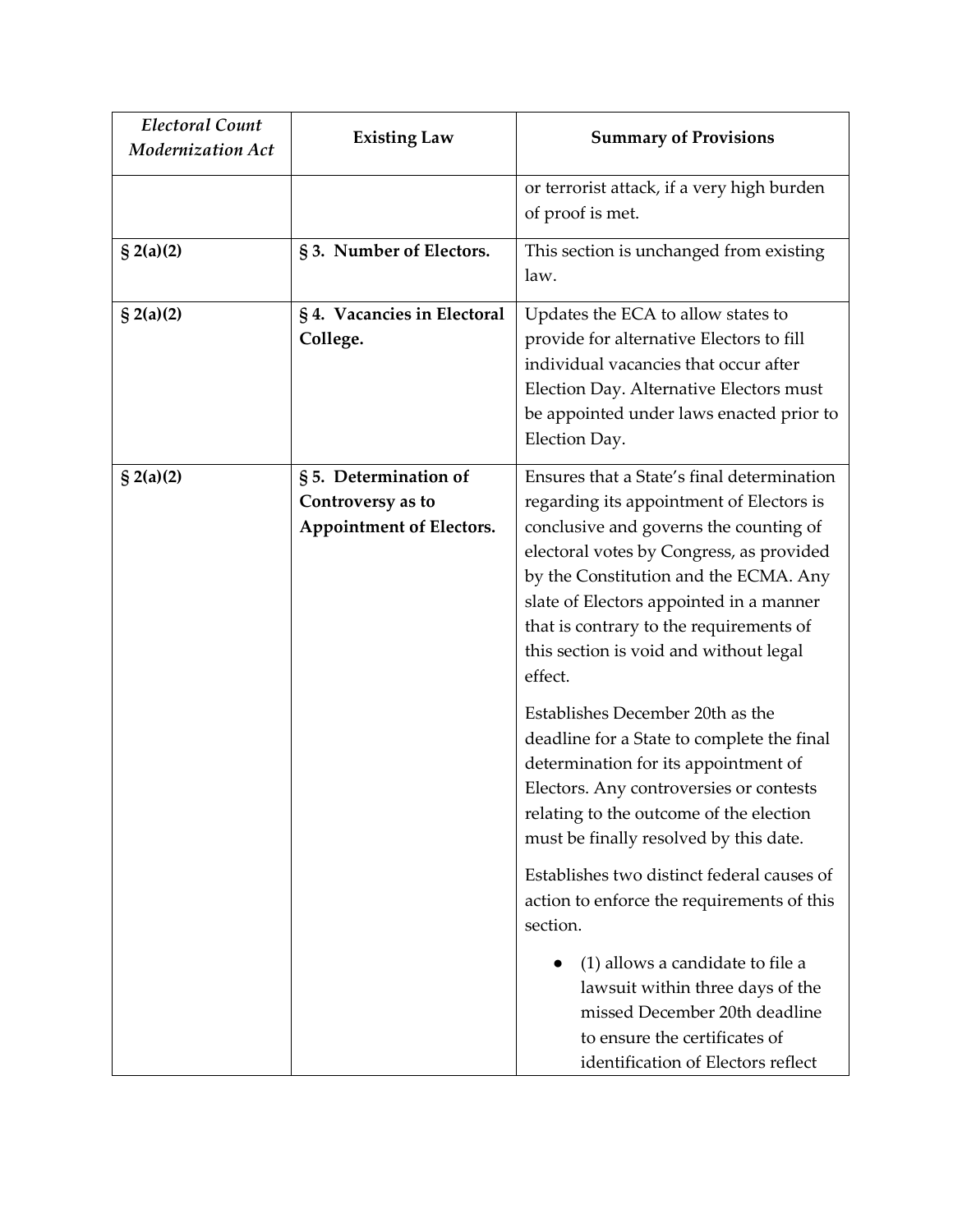| <b>Electoral Count</b><br><b>Modernization Act</b> | <b>Existing Law</b>                                       | <b>Summary of Provisions</b>                                                                                                                                                                                                                                                                                                                                                                                                                                                                               |
|----------------------------------------------------|-----------------------------------------------------------|------------------------------------------------------------------------------------------------------------------------------------------------------------------------------------------------------------------------------------------------------------------------------------------------------------------------------------------------------------------------------------------------------------------------------------------------------------------------------------------------------------|
|                                                    |                                                           | the final election results of the<br>State; and<br>(2) allows an individual to file a<br>lawsuit to challenge any aspect of<br>a State's final determination (of<br>the appointment of Electors)<br>within three days of the<br>circumstances giving rise to the<br>cause of action (i.e., requiring any<br>legal challenges relating to the<br>outcome of the election to be filed<br>within three days of when the<br>person knew or should have<br>known of the potentially<br>problematic occurrence). |
| $\{$ 2(a)(2)                                       | § 6. Certificate of<br><b>Identification of Electors.</b> | Requires that the Governor of each State<br>prepare and transmit Certificates of<br>Identification of Electors that reflect the<br>final determination of the appointment of<br>Electors pursuant to Section 5 and to<br>make a copy available online for public<br>inspection.                                                                                                                                                                                                                            |
|                                                    |                                                           | Requires the Governor to transmit 14<br>duplicate-original Certificates of<br>Identification of Electors to various<br>federal officials and the appointed<br>Electors, as soon as practicable after the<br>final determination is made.                                                                                                                                                                                                                                                                   |
|                                                    |                                                           | Establishes a process for the chief state<br>election official or a federal court to<br>prepare and transmit the Certificates of<br>Identification of Electors in the case of<br>failure by the Governor to perform their<br>duties under this section.                                                                                                                                                                                                                                                    |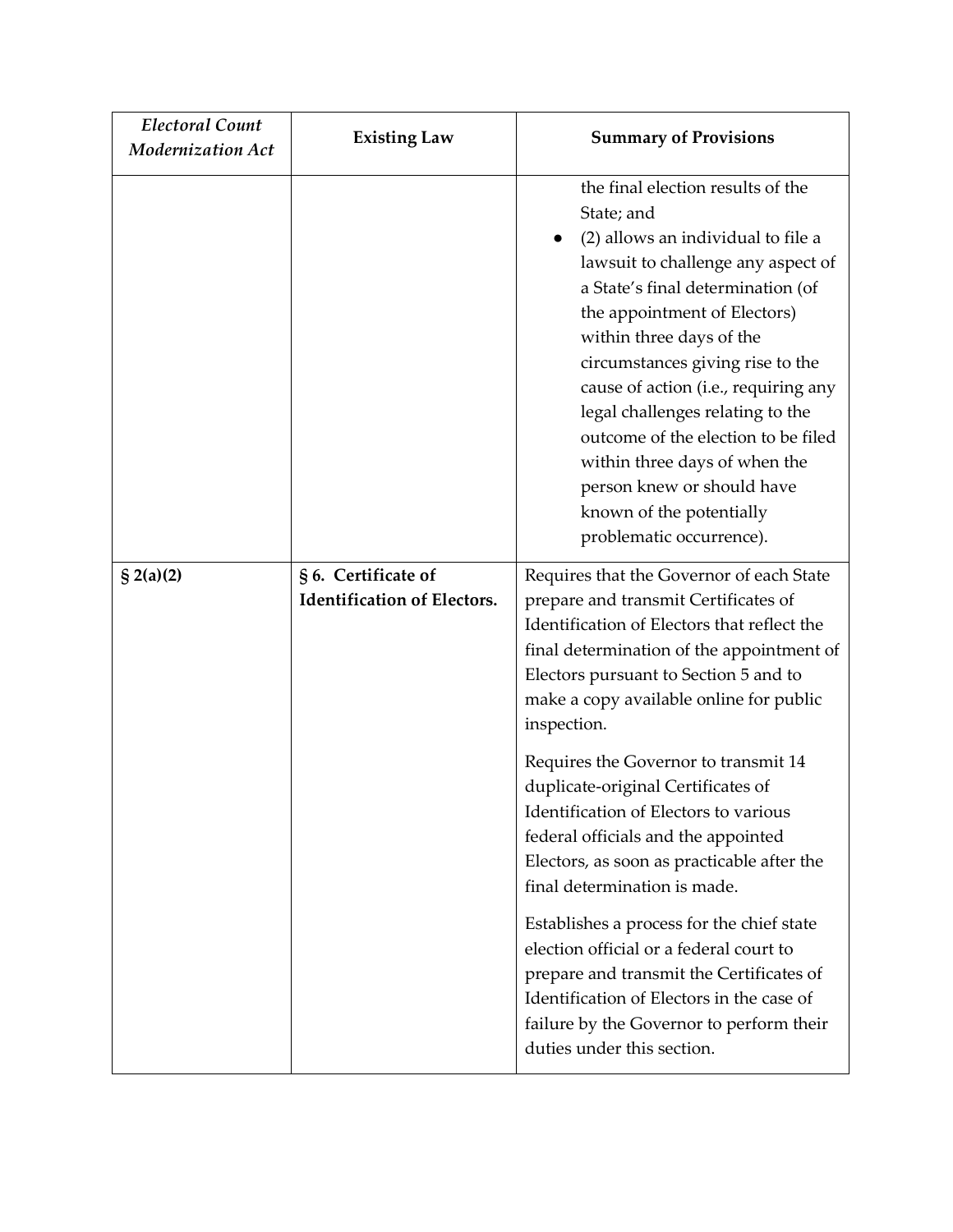| <b>Electoral Count</b><br><b>Modernization Act</b> | <b>Existing Law</b>                                                                                                          | <b>Summary of Provisions</b>                                                                                                                                                                                                                                                                                                                                                                                               |
|----------------------------------------------------|------------------------------------------------------------------------------------------------------------------------------|----------------------------------------------------------------------------------------------------------------------------------------------------------------------------------------------------------------------------------------------------------------------------------------------------------------------------------------------------------------------------------------------------------------------------|
| $\S 2(a)(3)$                                       | §7. Time and Place for<br><b>Meeting and Voting of</b><br>Electors.                                                          | Changes the date for the Electors to meet<br>and cast their votes from the first<br>Monday after the second Wednesday in<br>December to December 29th of each                                                                                                                                                                                                                                                              |
| N/A                                                | §8. Manner of Voting of<br>Electors.                                                                                         | presidential election year.<br>This section is unchanged from existing<br>law.                                                                                                                                                                                                                                                                                                                                             |
| $\{$ 2(a)(4)                                       | §9. Certificates of Votes<br>by Electors.                                                                                    | Directs the Electors to prepare seven<br>copies of a Certificate of Votes by<br>Electors, which lists their votes for<br>President and Vice President; adds a<br>requirement that the Certificate of Votes<br>identify the candidate for which each<br>Elector voted.                                                                                                                                                      |
| $\S$ 2(a)(5)                                       | § 10. Sealing and<br><b>Endorsing Certificates.</b>                                                                          | Requires Electors to seal their Certificate<br>of Votes in an envelope, and place the<br>envelope, a copy of the Certificate of<br>Identification of Electors (prepared under<br>Section 6), and any identification of an<br>alternate Elector appointed under Section<br>4, into a separate outer envelope.                                                                                                               |
| \$2(a)(6)                                          | § 11. Disposition of<br>Certificates.                                                                                        | Requires the Electors to transmit copies<br>of their sealed envelopes containing<br>Certificates of Votes and Certificates of<br>Identification of Electors to the Archivist<br>of the United States (for record-<br>keeping), the President of the Senate, the<br>Speaker of the House, the State's chief<br>election official (also for record-keeping),<br>and the Chief Justice of the United States<br>Supreme Court. |
| $\S 2(a)(7)$                                       | § 12. Failure of Certificates<br>of Electors to Reach<br><b>President of the Senate or</b><br><b>Archivist of the United</b> | Changes the day that the President of the<br>Senate or Archivist of the United States<br>must request Certificate of Votes of<br>Electors from the chief election officer of<br>a State if they have not yet been received                                                                                                                                                                                                 |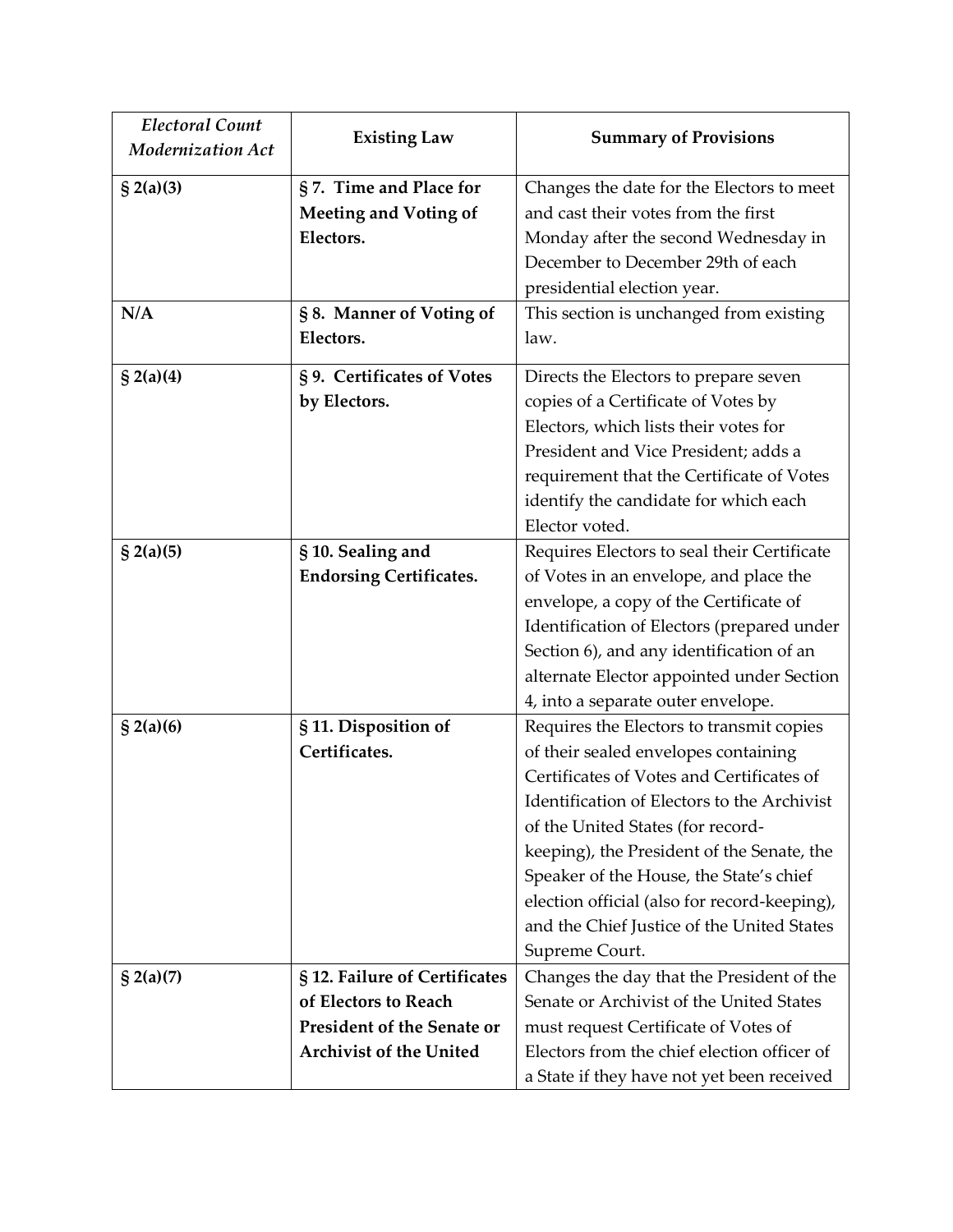| <b>Electoral Count</b><br><b>Modernization Act</b> | <b>Existing Law</b>                                                | <b>Summary of Provisions</b>                                                                                                                                                                                                                                                                                                                                                                                                                                                                                                                                                                                                                                                                                                                                                                                   |
|----------------------------------------------------|--------------------------------------------------------------------|----------------------------------------------------------------------------------------------------------------------------------------------------------------------------------------------------------------------------------------------------------------------------------------------------------------------------------------------------------------------------------------------------------------------------------------------------------------------------------------------------------------------------------------------------------------------------------------------------------------------------------------------------------------------------------------------------------------------------------------------------------------------------------------------------------------|
|                                                    | <b>States; Demand on State</b><br>for Certificate.                 | from the State from the fourth<br>Wednesday in December to January 3rd.                                                                                                                                                                                                                                                                                                                                                                                                                                                                                                                                                                                                                                                                                                                                        |
| \$2(a)(8)                                          | § 13. Same; Demand on<br><b>District Judge for</b><br>Certificate. | Changes the day that the President of the<br>Senate or Archivist of the United States<br>must request Certificate of Votes of<br>Electors from the Chief Justice if they<br>have not yet been received from the State<br>from the fourth Wednesday in December<br>to January 4th.                                                                                                                                                                                                                                                                                                                                                                                                                                                                                                                              |
| $\S 2(a)(9)$                                       | § 14. Forfeiture for<br>Messenger's Neglect of<br>Duty.            | Strikes provision fining a messenger<br>\$1000 for failure to deliver certificates<br>from a district judge to the Archivist.                                                                                                                                                                                                                                                                                                                                                                                                                                                                                                                                                                                                                                                                                  |
| \$2(a)(9)                                          | §15. Counting of Electors'<br><b>Votes in Congress.</b>            | Sets meeting of the joint session<br>on January 6th.<br>Specifies that the President pro<br>tempore of the Senate presides<br>over the joint session; provides<br>that if the President pro tempore is<br>a candidate for President or Vice<br>President the next most senior<br>member of the majority party in<br>the Senate who is not a candidate<br>for President or Vice President<br>shall preside over the joint<br>session.<br>Specifies that the Vice President<br>and the presiding officer have no<br>power to resolve disputes over<br>the list of Electors, the validity of<br>Electors, or the validity of their<br>votes.<br>Details procedures for opening,<br>tallying, and counting electoral<br>votes received from the States.<br>Provides specified limited<br>circumstances under which |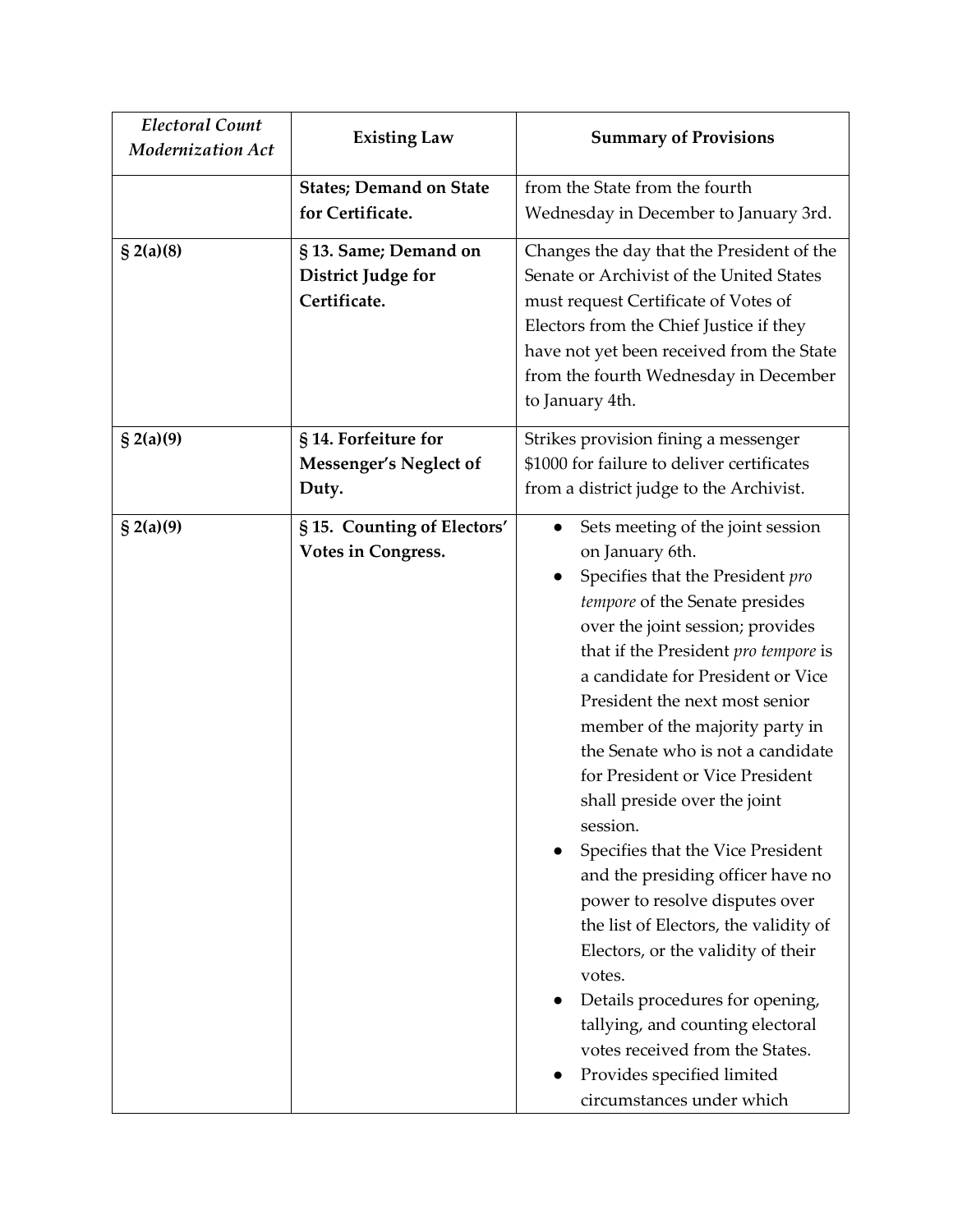| <b>Electoral Count</b><br><b>Modernization Act</b> | <b>Existing Law</b>                                                                                      | <b>Summary of Provisions</b>                                                                                                                                                                                                                                                                        |
|----------------------------------------------------|----------------------------------------------------------------------------------------------------------|-----------------------------------------------------------------------------------------------------------------------------------------------------------------------------------------------------------------------------------------------------------------------------------------------------|
|                                                    |                                                                                                          | members of Congress might<br>object to an Elector or electoral<br>vote.<br>Requires one-third of the<br>members of each chamber to sign<br>an objection before it can be<br>heard.<br>Requires three-fifths of the<br>members of both chambers to<br>affirmatively vote to sustain an<br>objection. |
| $\S$ 2(a)(10)                                      | §16. Recesses,<br>Reconvening, and<br>Dissolution of Joint<br>Meeting.                                   | Provides seating for the presiding<br>$\bullet$<br>officer.<br>Specifies that the joint session<br>may recess only for the chambers<br>to act separately on objections.                                                                                                                             |
| $\S$ 2(a)(11)                                      | § 17. Limit on Debate on<br>Objections.                                                                  | Strikes section 17 and combines with<br>section 16.                                                                                                                                                                                                                                                 |
| $\S$ 2(a)(11)                                      | § 18. Parliamentary<br>Procedure at Joint<br>Meeting.                                                    | Strikes section 18 and combines with<br>section 16.                                                                                                                                                                                                                                                 |
| N/A                                                | § 19. Vacancy in Offices<br>of Both President and<br><b>Vice President; Officers</b><br>Eligible to Act. | No change to current law.                                                                                                                                                                                                                                                                           |
| N/A                                                | § 20. Resignation or<br>Refusal of Office.                                                               | No change to current law.                                                                                                                                                                                                                                                                           |
| $\S$ 2(a)(12)                                      | § 21. Definitions.                                                                                       | Updates definitions to define "chief State<br>election official" and "election day," and<br>to ensure that the definition of "State"<br>includes the District of Columbia, and the<br>definition of "Governor" includes the<br>mayor of the District of Columbia.                                   |